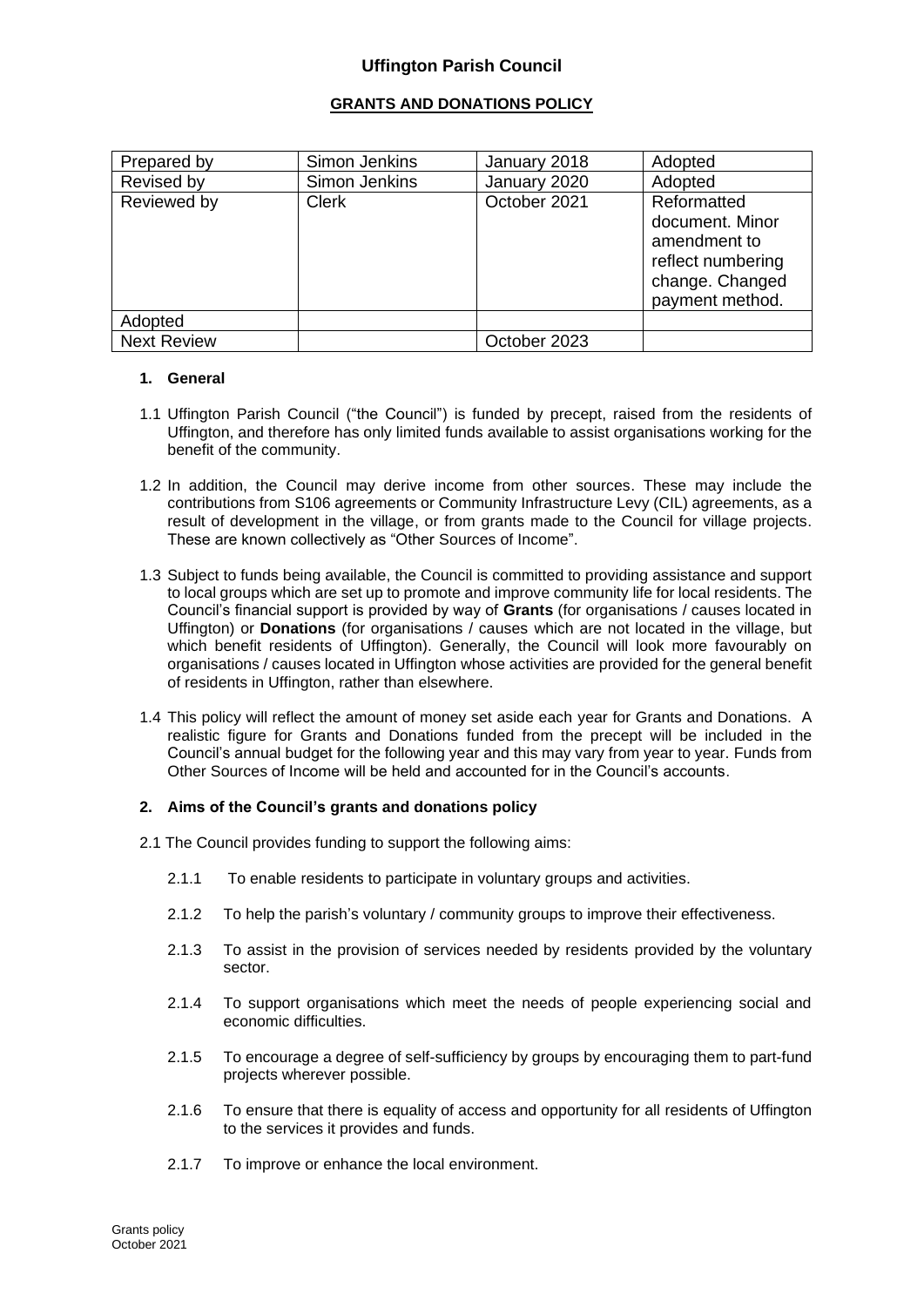# **Uffington Parish Council**

## **GRANTS AND DONATIONS POLICY**

# **3. Eligibility**

- 3.1 To apply for a Council grant or donation you must be a charity, trust, community group or local voluntary group:
- 3.1.1 With a constitution
- 3.1.2 With a dedicated bank account
- 3.1.3 Operating or providing a service to the community.
- 3.2 Details are to be provided with your application form (attached).

3.3 An organisation external to the village which applies for a Donation must show that it has supported residents of Uffington in the past year, indicating how many and in what way they were supported. Donations by the Council will only be of small value.

3.4 The Council will not fund the following:

- 3.4.1 Organisations or appeals that do not provide a service to the community.
- 3.4.2 Individuals or appeals supporting an individual.
- 3.4.3 Statutory organisations or the direct replacement of statutory funding.
- 3.4.4 Political groups or activities promoting political beliefs.
- 3.4.5 Religious groups where funding is to be used to promote religious beliefs.
- 3.4.6 Arts & sports projects with no community or charitable element.
- 3.4.7 Medical research, equipment or treatment.
- 3.4.8 Animal welfare.
- 3.4.9 Projects that have taken place before an application can be decided.
- 3.4.10 Organisations that have a closed or restricted membership.
- 3.4.11 Equipment or other costs that have already been purchased or incurred prior to the application being considered.

## **4. The Process**

- 4.1 Applications should be submitted as follows:
	- 4.1.1 For maintenance grants funded by the precept. Applications may be submitted at any time during the year but must be received by 30 October, so that they may be reviewed for inclusion in the Council's submission for the following year's precept. Payments will be made on receipt of precept funds for the relevant financial year, and as explained below under General Grant Conditions.
	- 4.1.2 For grants out of Income from Other Sources (e.g., S106 and CIL contributions). Applications may be submitted at any time; the final date for receipt of applications in response to a particular source of funds will be decided by the Council, once those funds have been received. The attention of applicants for grants in this category is particularly drawn to paragraph 13 below. Payment will be made as explained below under General Grant Conditions.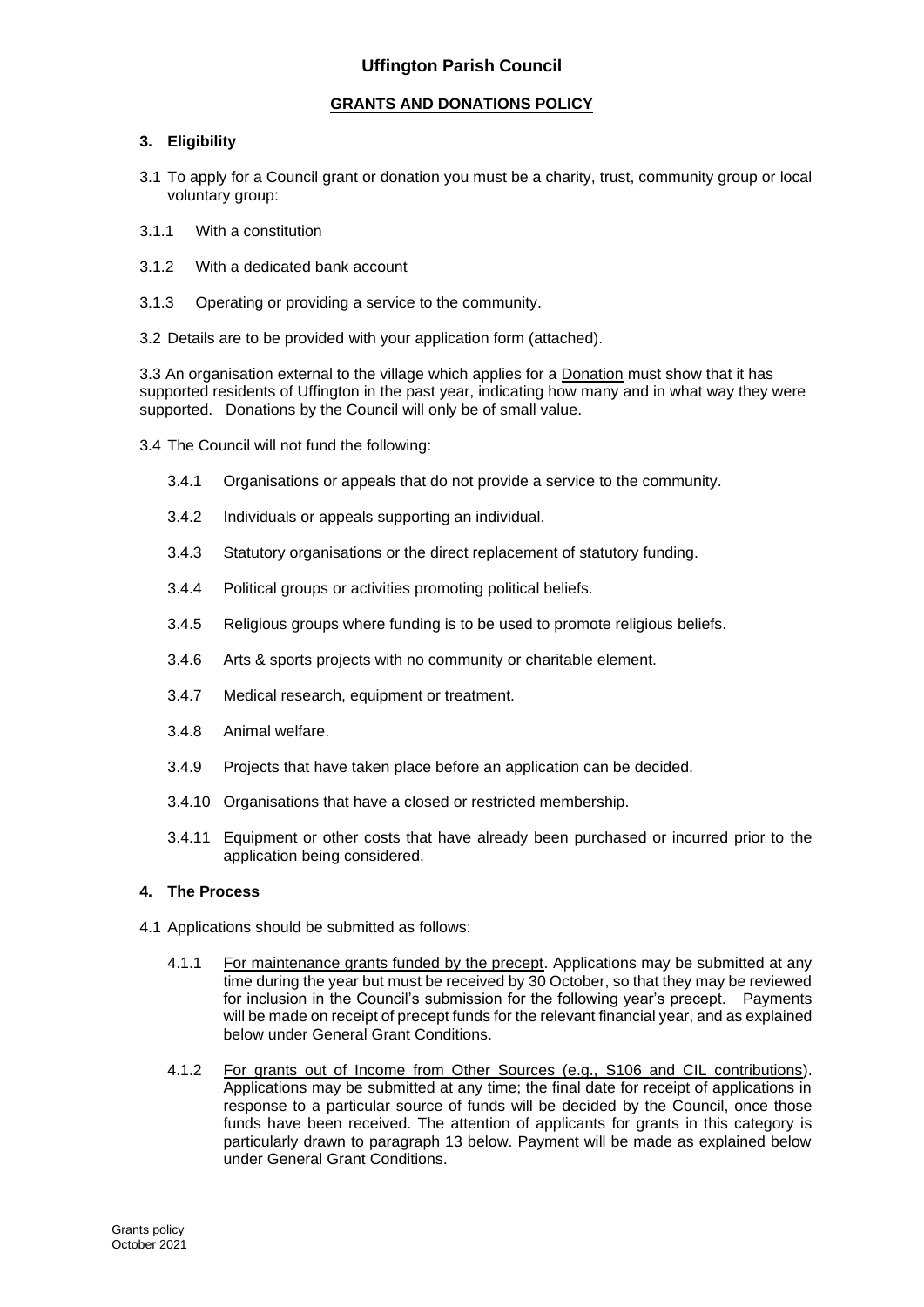4.2 All funding requests must use the application form, attached, and applicants should provide all information requested. Application forms which are not properly completed may be returned.

4.3 Applications, which will inevitably be dissimilar in content, are judged against a range of criteria set by the Council, and which may be amended from time to time, so that they can be assessed consistently, rationally and objectively. The criteria are designed to establish a general indication of need but are not exclusive and can be applied flexibly. The Council may refer to any community plans when considering applications.

### **5. Principles for the evaluation of applications**

- 5.1 The Council will apply the following principles in evaluating all applications
- 5.1.1 Promoting Partnerships. Our policy on deciding community grants and donations is based on the principle of promoting the development of partnerships which encourage and enable local community organisations to deliver local projects for the benefits of the residents of the Parish.
- 5.1.2 Value for Money. In order to demonstrate that value for money is being achieved, detailed bids for projects etc should be accompanied by at least two quotations, if over £500 is requested; if this is not possible, please state why. If the applicant's recommendation is not to proceed with the cheapest quotation, a full explanation should be provided.
- 5.1.3 Impact. Applications for grants and donations will be judged on the level of need / merit / contribution / impact to the community in the Parish, or the benefit to the environment of Uffington and / or the immediate local area.
- 5.1.4 Accountability. Any assistance given to projects will be subject to reporting to and monitoring by the Council and subsequent evaluation of the outcome of the grant.
- 5.1.5 Impartiality. We welcome applications from all sectors of the community including small or newly formed groups.
- 5.1.6 Track Record. We will look for evidence of a well-managed group including previous experience and track record, financial sustainability and viability of group and / or project.
- 5.1.7 Match Funding. Successful applications may not receive 100% of the amount requested. On occasions, particularly for larger projects, we will look for evidence that funding has also been sought from other sources and we will take into consideration the level of match funding available. Applicants may be asked to prove that the remainder of the project can be funded before the funds are allocated.
- 5.1.8 Projects (not Ongoing Support). Organisations should not make a presumption that funding will continue on a year to year basis.
- 5.2 All Grants requests must be accompanied by the grantee's latest full set of approved accounts.
- 5.3 Additional principles applicable to projects funded from Other Sources of Income:

5.3.1 Capital Project Funding. Only capital projects will be considered for applications to be funded from other sources of income such as contributions from S106 agreements or CIL agreements.

5.4 Financial Control. Allocated funds will remain in the Council's bank account, ring fenced to the application, until the project, or a designated phase, is complete. Phased funding may be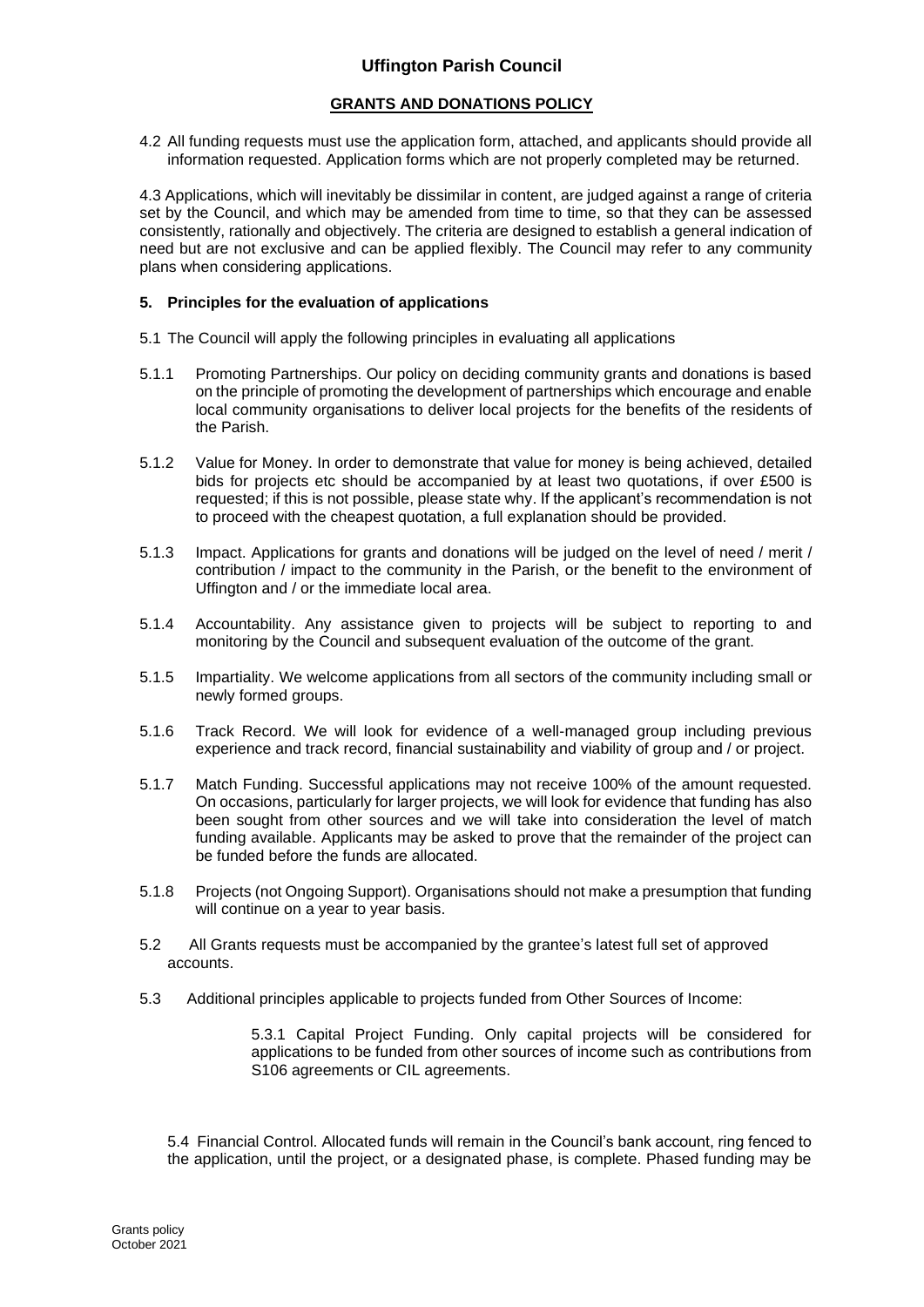considered if cash flow is an issue. If this is required it should be justified on the application form.

#### **6. General grant conditions**

- 6.1 The following conditions will apply to any grant or donation:
- 6.1.1 VAT Recovery. If the applicant / project sponsor wishes the Council to recover any VAT payable, the following rules will apply (in accordance with current VAT legislation):
	- 6.1.1.1 All invitations to tender and quotations must be in the name of Uffington Parish Council.
	- 6.1.1.2 The Parish Council must be involved in the assessment of tenders / quotations and the ultimate selection of suppliers.
	- 6.1.1.3 Further enquiries to check eligibility will be made by the Parish Council with the applicant / sponsor, prior to approving any project.
	- 6.1.1.4 The Parish Council must place any orders / contracts.
	- 6.1.1.5 The Parish Council will pay for the goods / services from its own funds.
	- 6.1.1.6 On completion the goods or services will be gifted to the organisation applying for the grant.
- 6.1.2 Where 5.3.1 above does not apply, grants and donations will only be paid by bank transfer to bank account of the organisation named. Payments will not be made to private individuals.
- 6.1.3 A grant or donation can only be used for the purpose stated in the application; the Council reserves the right to reclaim any grant not being used for the specified purpose defined in the application within a reasonable timeframe.
- 6.1.4 If a group wishes to change the purpose of the grant they must seek approval in advance of any expenditure by writing to the Council who will consider whether or not to approve the change.
- 6.1.5 Organisations in receipt of grants or donations are responsible for ensuring that they are in compliance with all applicable legal and statutory requirements (including those relating to health and safety, diversity and equalities).
- 6.1.6 Should for any reason the organisation disband or the project is not completed the Council may ask for all or part of the monies to be paid back.
- 6.1.7 Any funds not expended at the end of the project are to be returned to the Council.
- 6.1.8 Acknowledgement of the financial support received from the Council is required on documentation and any promotional material, including websites.
- 6.1.9 Only one application per each half year will be accepted from any organisation.
- 6.1.10 Additional grant conditions may also be attached to any funding from the Council and these will be set out in the award confirmation letter. Failure to comply with any conditions attached to a grant may result in the grant being recalled or affect future grant assistance.

## **7. Monitoring and reporting requirements**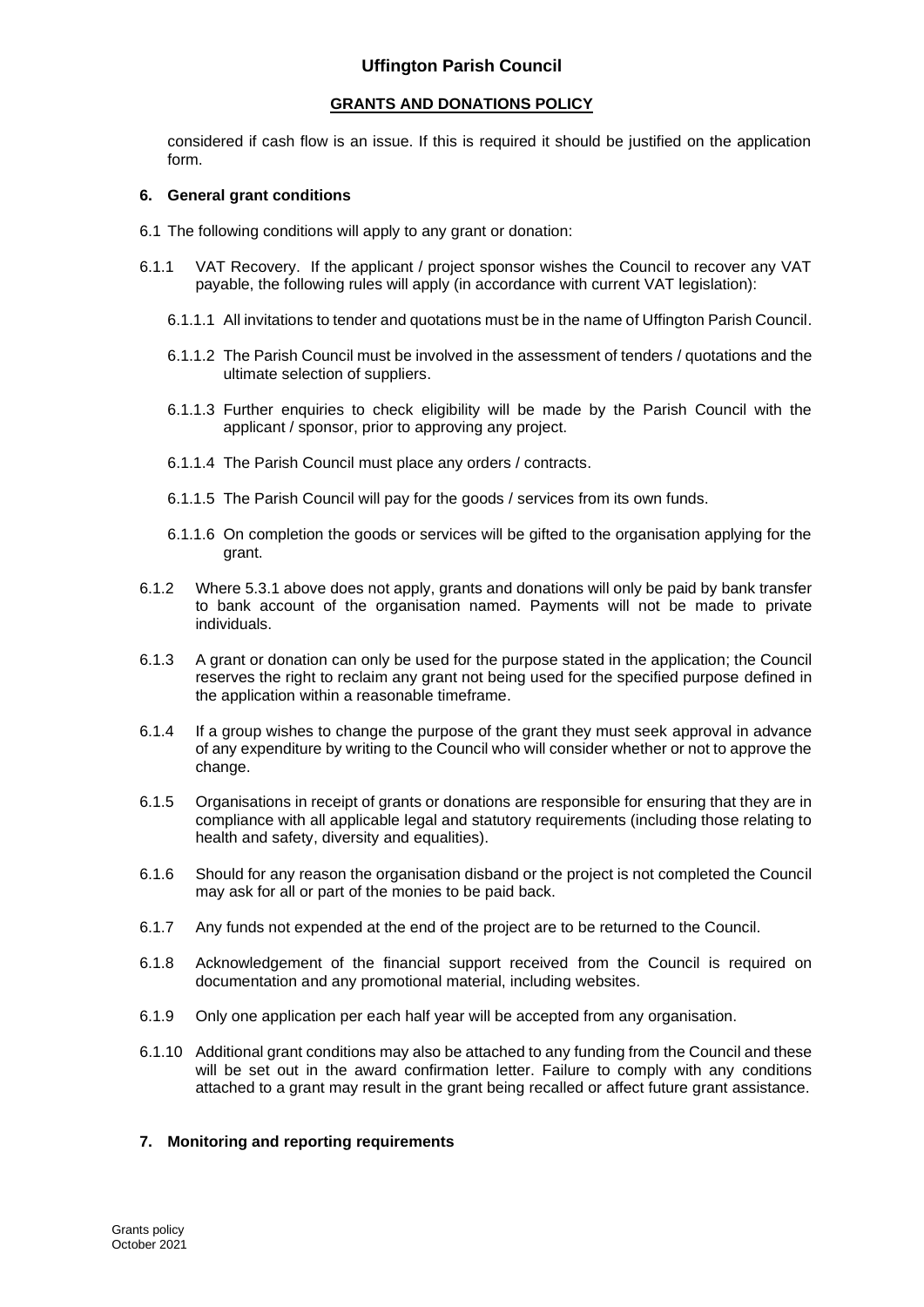7.1 As a condition of receiving a grant or donation from the Council successful applicants are required to complete a short report, to provide the Council with written evidence of what the money has been spent on, and the benefit it has brought to residents of the Parish. Any relevant evidence would be welcomed and may be publicised in the village.

7.2 A report, whether the project is complete or not, must be submitted to the Council by the end of January each year, so that it can be reported at the Council's Annual Assembly.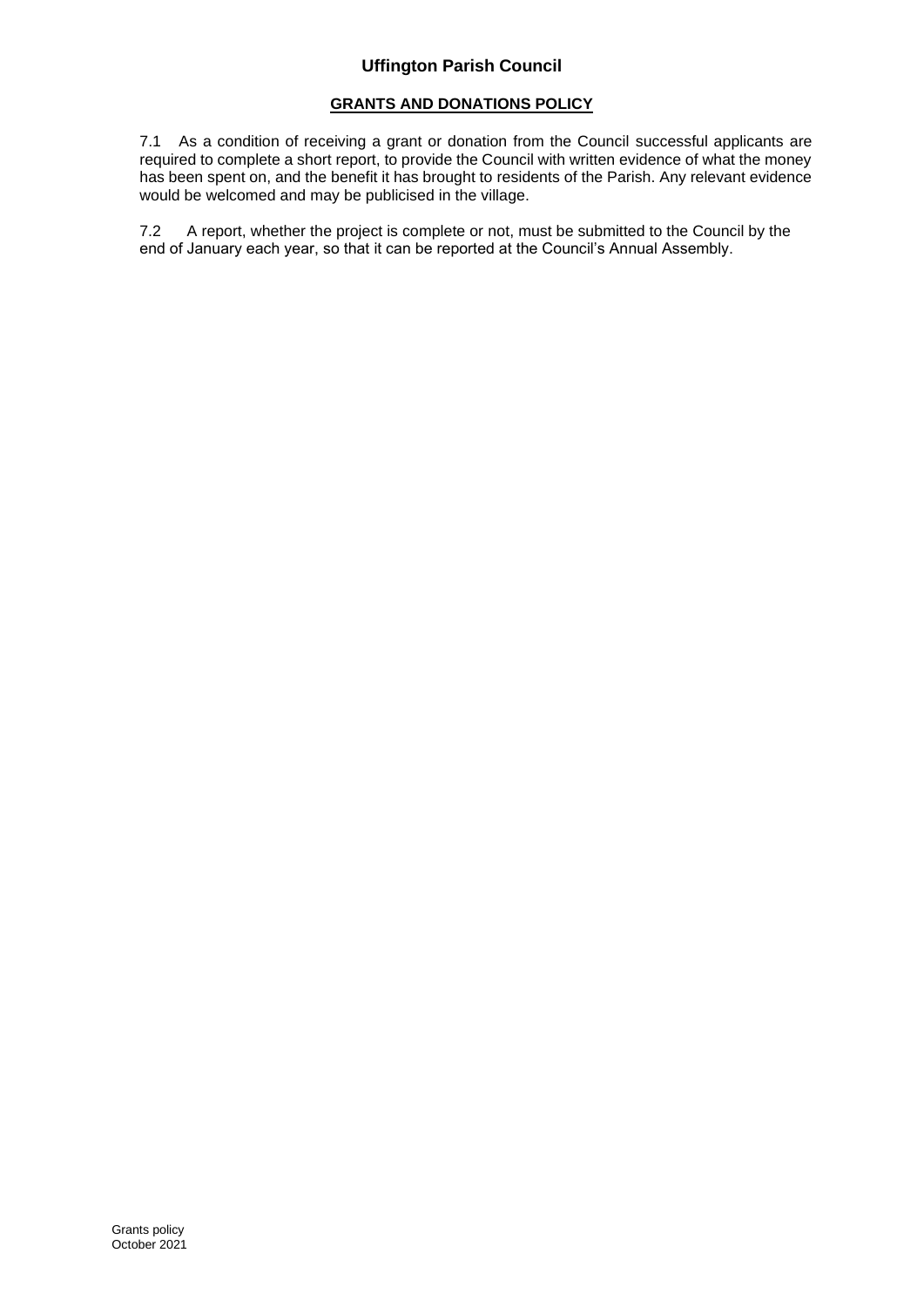# **Uffington Parish Council**

### **GRANTS AND DONATIONS POLICY**

#### **APPLICATION FOR A GRANT OR DONATION**

We classify Grants as being for organisations IN the village of Uffington, and Donations are for other, external, organisations. Please use this form for both, making clear your status.

**Name of organisation:** 

**Address of organisation:**

**Name of contact: e-mail address:**

- **1. The organisation's bank account details are:**
	- **a. Name**
	- **b. Sort Code**
	- **c. Account Number**
- **2. Is a Grant or a Donation sought? Grant / Donation** (delete one)

- **3. Is the organisation a registered charity? YES / NO** (delete one)
- **4. If YES, please provide the Charity Number:**
- **5. Objects and aims of the organisation:**
- 6. **Would the grant or donation sought be applied for the general benefit solely of the parishioners of Uffington, or for a wider area?** (Please give details).
- 7. **Is the grant or donation for a specific purpose? YES / NO** (please delete as appropriate)
- **8. If NO, please proceed to Section 10 below. If YES, please give details of the project or intended use, including an estimate or breakdown of costs:**
- **9. All projects over £500. Please provide a full description of the project here including the timeframe.** (Use an additional sheet if necessary).

| <b>Project Cost</b>               | £            |  |
|-----------------------------------|--------------|--|
| <b>Grant / Donation requested</b> |              |  |
| <b>Funds already raised</b>       |              |  |
| Funds promised from other         | $\mathbf{f}$ |  |
| sources                           |              |  |
| <b>Balance</b>                    | £            |  |

**Anticipated start date:**

**Anticipated completion date:**

**How will the remaining**